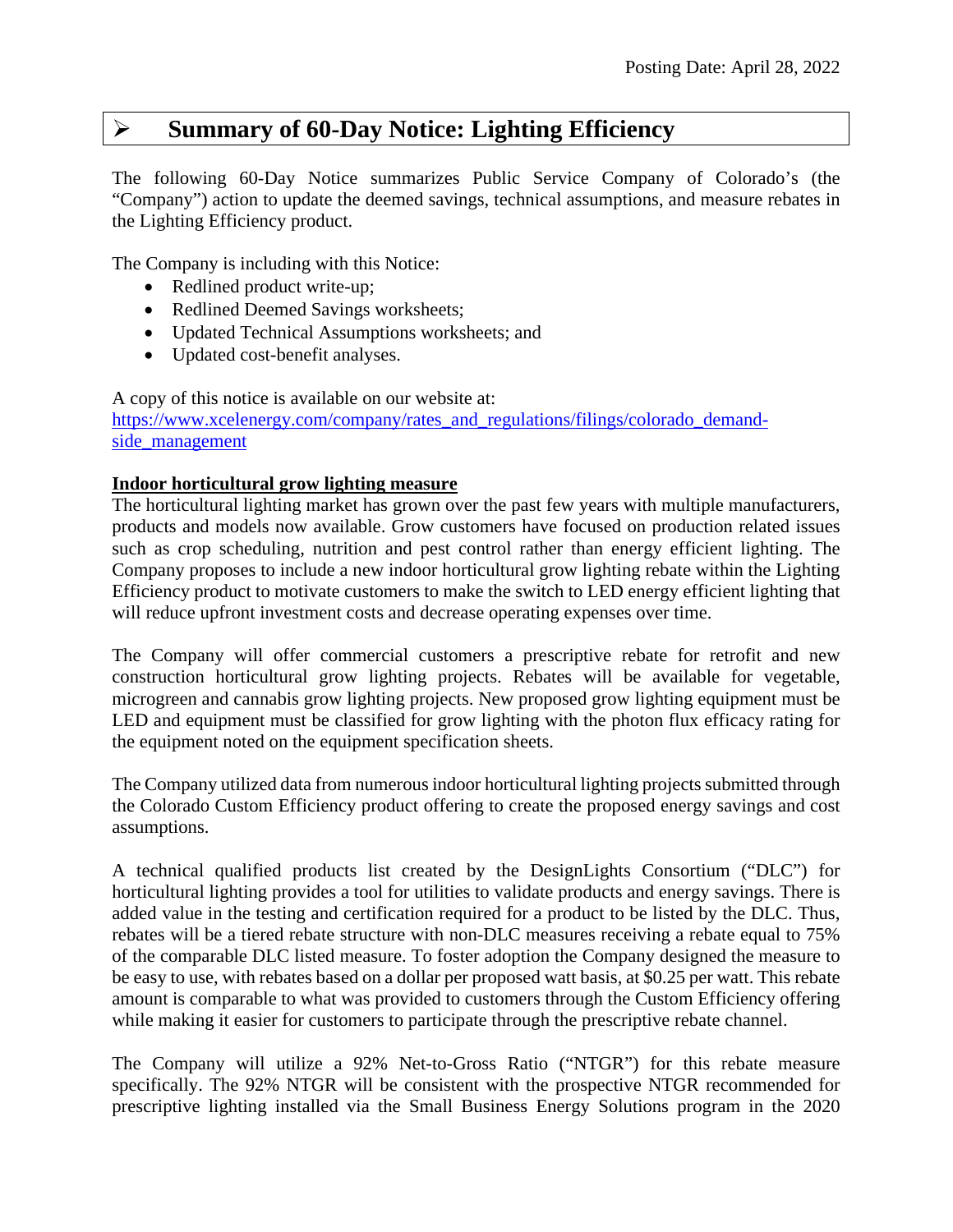program evaluation. The 2020 Small Business evaluation findings noted that while the lighting market is moving exclusively to LEDs, small businesses have been slower to install new lighting measures with low free-ridership ratio driven by over two thirds of participating customers in the small business lighting program reporting that they would not have installed the equipment without the product. While some of the facilities that are participating in the proposed measure will meet the definition of a small business, the Company finds two compelling reasons for special treatment of this segment.

First, similar to the small business market, reaching customers within the indoor horticultural lighting segment and influencing customers to make the switch to energy efficient LED lighting will require additional resources, efforts, and spend from the Company. The Company will provide horticulture customers with case studies, marketing collateral, educational tools, and continuous training for both customers and trade partners to encourage adoption and highlight the value proposition of converting to energy efficient lighting.

Second, the customized approach to working with trade partners to help them better understand and convey the benefits of efficient agricultural lighting is expected to create greater influence in the marketplace. The Company will retain a separate NTG for this segment-specific offering until the first evaluation of Lighting Efficiency after full implementation, i.e. the current evaluation of the Lighting Efficiency product will not assess the NTG of this offering because the customer sample used for the 2022 Comprehensive Evaluation research will primarily be 2021 participants.

#### **Improvements to Lighting Controls**

The Company is improving and expanding the lighting controls rebates to motivate the market and position the product for future success. This includes adding standalone and networked rebates for integrated luminaire level lighting controls ("LLLC"), reducing the cost of existing controls and differentiating the lifetime between LLLCs and external lighting controls.

#### **Networked Lighting Controls**

The Company is expanding the Networked Lighting Controls to include integrated LLLC using the same parameters as the existing offering. In addition, the Company will add a tiered rebate structure with non-DLC measures receiving a rebate equal to 75% of the comparable DLC listed measure.

#### **High End Trim**

The DLC defines high-end trim as "The capability to set the maximum light output to a less-than maximum state of an individual or group of luminaires at the time of installation or commissioning." The addition of this measure will offer customers who do not qualify for networked lighting controls additional opportunities to save energy by reducing their fixture power from 100% to a minimum of 80% of the original wattage. The high-end trim rebate will mirror the current control rebate offerings and will be based on a dollar per controlled basis at \$0.15 per controlled watt.

#### **Reduced incremental capital costs**

The Company is updating the incremental costs of all existing controls rebates. The Company analyzed the equipment costs of products submitted for rebates in 2021 and utilized the Northwest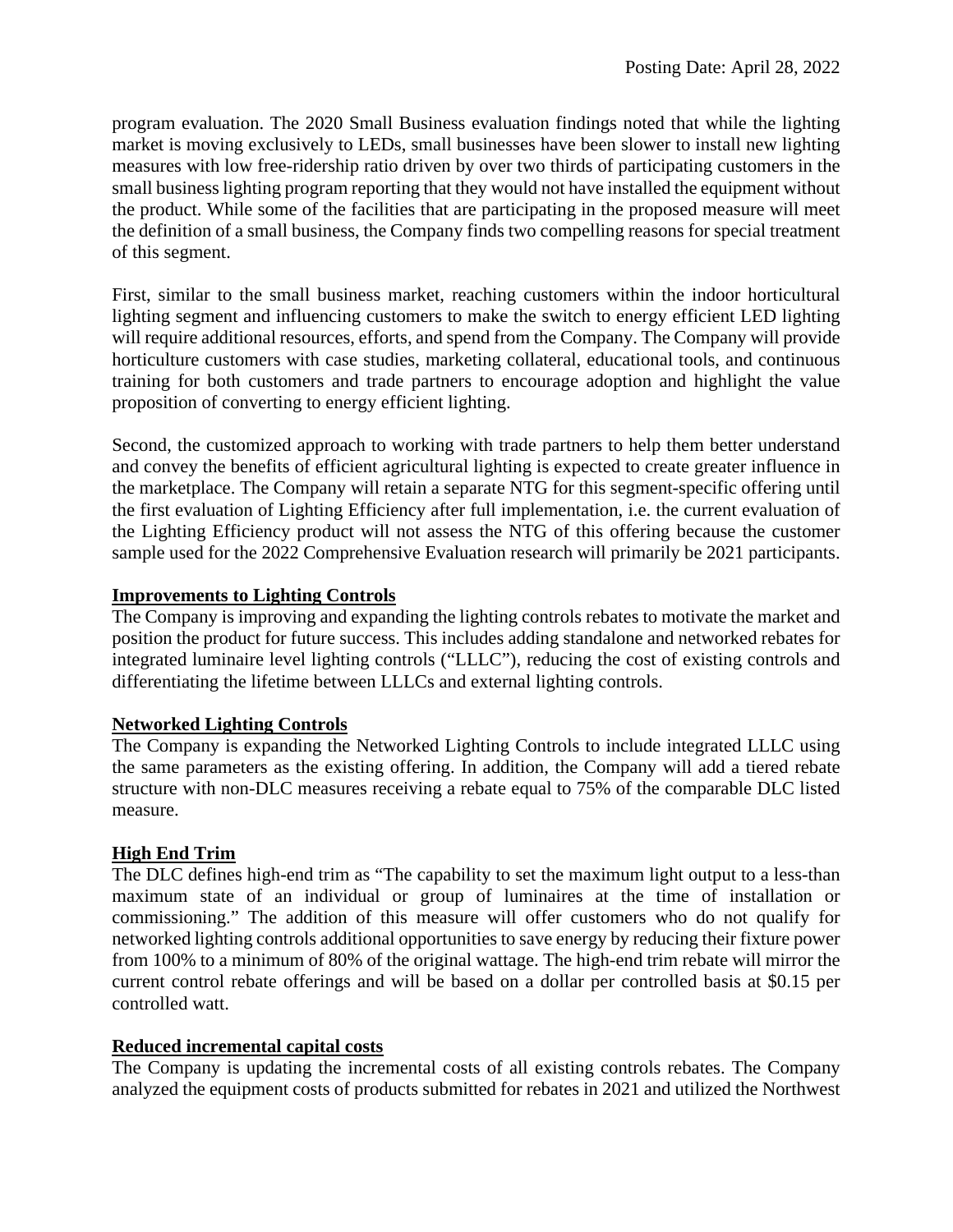Energy Efficiency Alliance report on declining luminaire-level lighting control costs to determine that the costs for controls have declined since the 2021-22 DSM Plan was approved. The Company proposes to revise the incremental costs based on this new information.

#### **Lifetime differentiation between standalone and luminaire level lighting controls**

The company proposes to add rebates for standalone integrated LLLC. Integrated control equipment provides a longer lifetime as it is part of the fixture. Thus, standalone integrated LLLC will adopt a 15-year measure life and standalone wall or ceiling mounted controls would continue to use a 8-year measure life.

### **Medium Base (E26) HID Replacement Lamps accepted through the midstream mogul base category**

DLC defines mogul-base lamps as E39 and E40 base types. Distributors have seen an increase in sales of E26 base lamps and expressed that adding rebates could motivate additional sales of this product. Distributors have expressed interest in allowing E26 base HID replacement lamps to receive rebates through the mogul base rebate category. The product team collected equipment costs, baseline and proposed savings information from multiple distributors on E26 base lamps and determined that the savings and cost information for these products align with the assumptions used for mogul base lamps. As a result, E26 base lamps will be able to receive prescriptive/midstream rebates through the current mogul base category at non-DLC rebate level.

|                                |             | 2022                   |
|--------------------------------|-------------|------------------------|
|                                | As Filed    | Revised per 60-<br>day |
| Electric Savings (kWh)         | 93,847,489  | 102,299,183            |
| Electric Demand Reduction (kW) | 14,585      | 16,350                 |
| Budget*                        | \$8,201,981 | \$8,931,996            |
| <b>MTRC Test Ratio</b>         | 1.74        | 1.81                   |

#### **Table 1: Summary of Forecasted Impacts: Lighting Efficiency**

\*Rebates only. While the anticipated expenditure impacts are forecasted, the Company acknowledges that this Notice does not change the filed budget.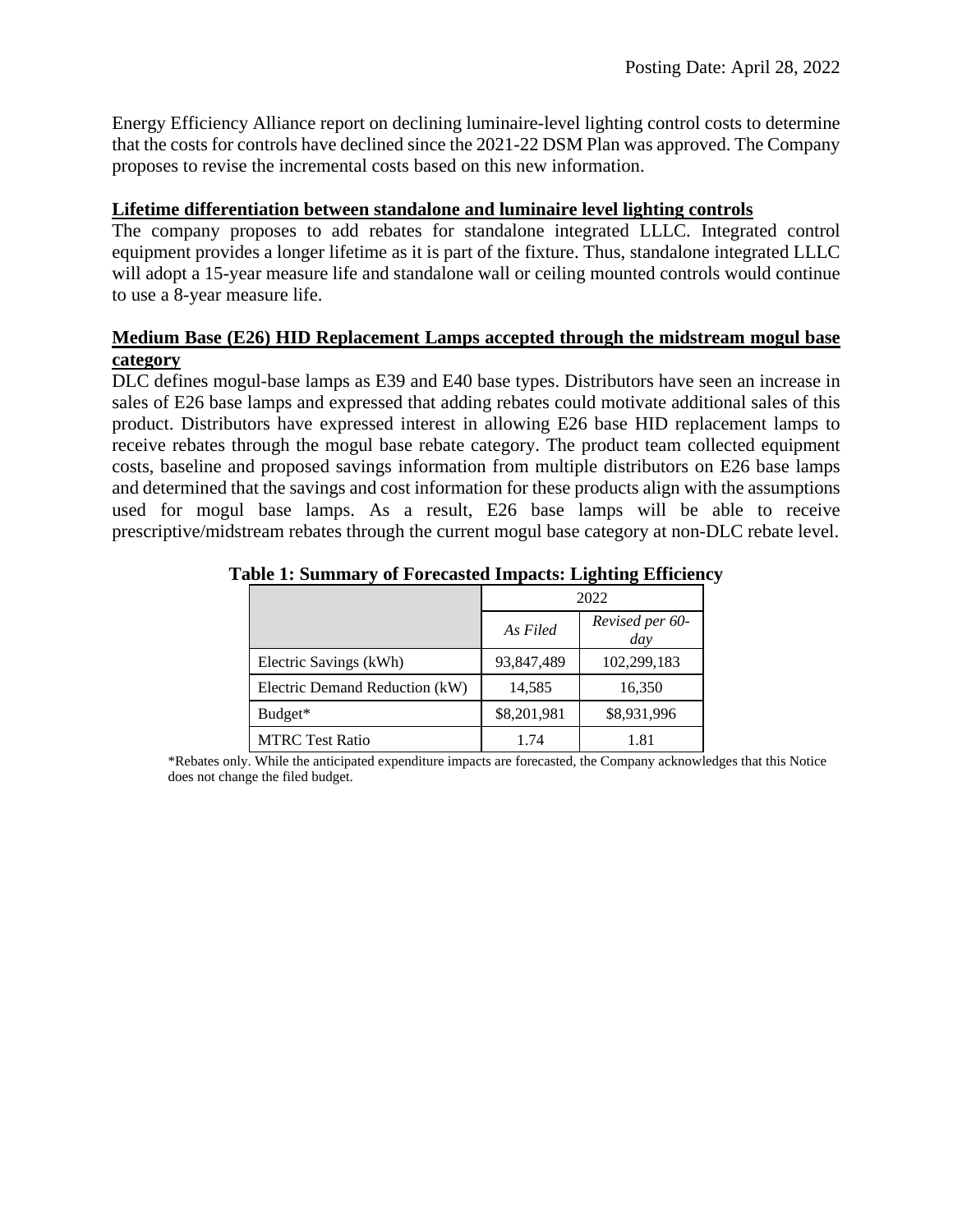# **Lighting Efficiency**

## **A. Description**

The Lighting Efficiency product offers prescriptive and custom rebates to Xcel Energy electric business customers who install qualifying energy-efficient lighting equipment in existing Rebates are offered to encourage customers to purchase energy-efficient lighting by lowering the upfront costs associated with this equipment.

The product's main offerings include the following:

- Prescriptive rebates for qualifying lighting measures and projects<sup>[1](#page-3-0)</sup> that save energy such as:
	- o LED fixtures that replace inefficient systems, including incandescent, HID and fluorescent. LED measures include both interior and exterior fixtures, retrofit kits, and lamps for retrofit applications;
- Custom rebates for energy-saving lighting projects that do not fall within the requirements of the prescriptive rebate;
- Midstream LED lamp rebates called Business LED Instant Rebate; and
- Networked Lighting Control Rebates for qualifying systems controlling LED technology and rebates for indoor LED horticultural lighting projects.

### Prescriptive Lighting Rebates

The product offers rebates for qualifying lighting equipment that is more efficient than existing equipment in retrofit situations. Lighting measures applicable to a prescriptive rebate format are ones that are commonly installed in the marketplace and have an easily identifiable means to determine energy savings.

### Custom Lighting Rebates

The program pays custom rebates for qualifying energy saving measures that are not included under the prescriptive rebate category. Such projects are evaluated under the Custom Efficiency analysis and must follow the rules of the Custom Efficiency program. Requirements include that the customer obtains and provides all information needed to analyze the energy savings potential of the project. In addition, for advanced lighting controls projects all equipment must be new and the control retrofit must be for an existing building.

Additionally, as the importance of managing peak demand continues to grow, the Company will explore ways to incentivize and incorporate load management technologies and strategies. Interval data from advanced meters will help the Company better identify strategies to shift energy use from peak to off-peak periods.

Business LED Instant Rebates

<span id="page-3-0"></span>[<sup>1</sup>http://www.xcelenergy.com/Save\\_Money\\_&\\_Energy/Rebates/Lighting\\_Efficiency\\_-\\_CO](http://www.xcelenergy.com/Save_Money_&_Energy/Rebates/Lighting_Efficiency_-_CO)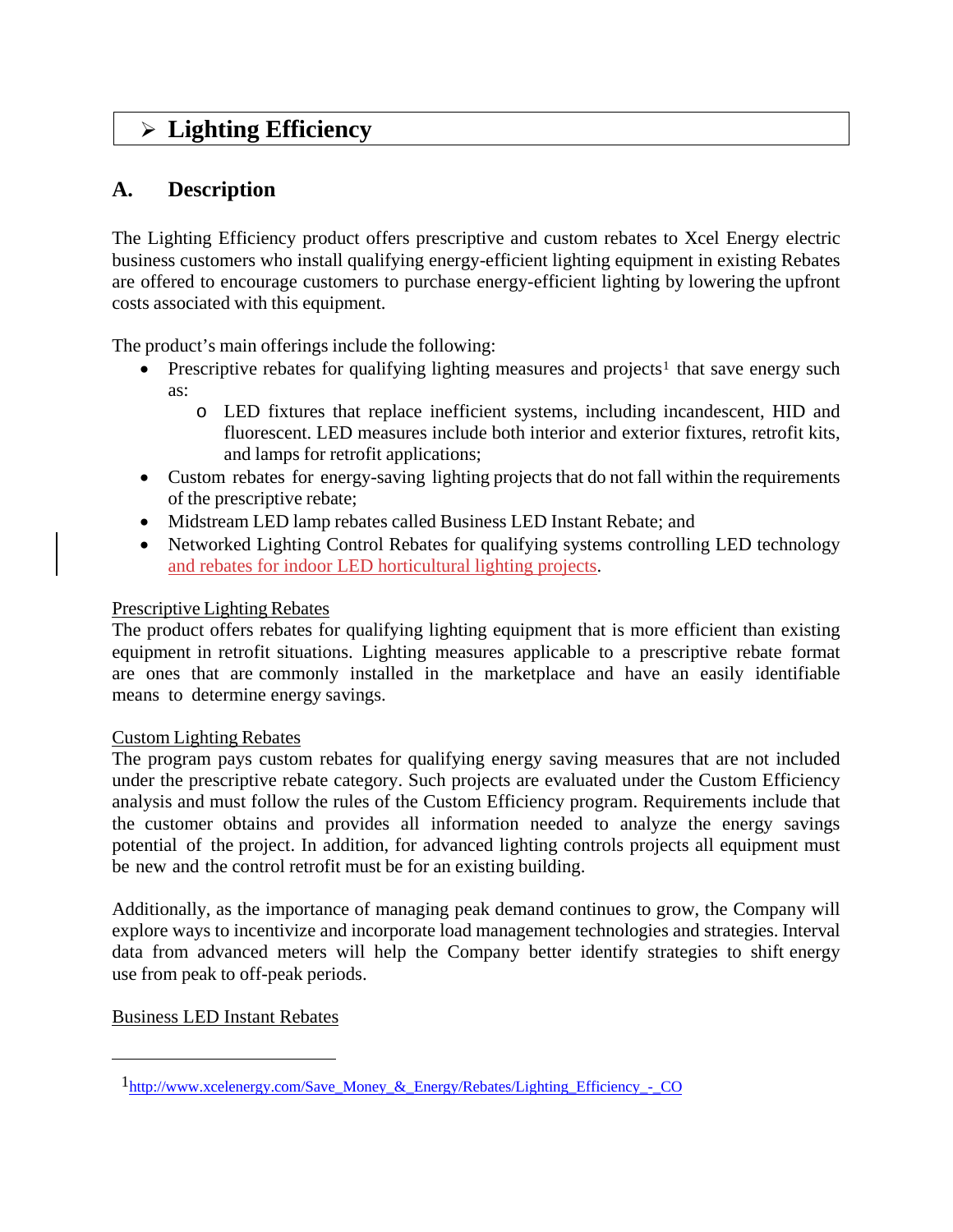The product offers upfront rebates to customers on qualifying LED screw-in or pin-based lamps and downlight retrofit kits and fixtures that are purchased from distributors participating in the LED Instant rebate program.

## **B. Targets, Participants & Budgets**

### Targets and Participants

The product's participation and energy savings targets were determined by looking at historical participation levels, as well as the large number of LED products that are expected to be commercially available during the time period of this Plan. Previous project characteristics, including equipment type/mix, were also used to develop projected average cents-per-kWh rebate for each measure.

### Budgets

Historical expenditures were analyzed to project the budget. The main budget drivers include:

- *Participant Incentives* The vast majority of the budget is allocated for rebates. This budget reflects the new rebate levels and projected customer participation in each measure, which was based on 2019 and some of 2020 participation across the offerings.
- *Administration* These budgets are based on past product performance with a slight increase built in for expanded product offerings, engineering, and account management involvement. The budget also includes third-party implementer costs for the implementation of Business LED Instant Rebate efforts, technical assistance with complex lighting projects, and preparing rebate paperwork
- *Advertising and Promotion* A promotional budget was developed based on historical expenditures on marketing activities. Promotions and paid advertising are targeted to customers and trade partners and typically focus around activities such as new or revised product offerings, case studies featuring successful projects, educational opportunities such as events, and bonus rebates.

## **C. Application Process**

The Company promotes the Lighting Efficiency product through several channels, including the Company's website, advertising, direct mail, email promotions or through the lighting trade. Account Managers work directly with the Company's largest customers to help them identify energy saving opportunities in lighting and BSC representatives are available for all business customers, particularly small- and mid-sized business customers, who need information on lighting rebate products.

## Lighting Efficiency Retrofit Application

The application process for the prescriptive retrofit product is similar to other prescriptive products. Customers may apply for rebates by completing the application and providing a detailed invoice for the newly installed equipment. The customers may submit a rebate application after the equipment has been purchased and installed. T he replacement of fixtures must provide equivalent lighting levels between the baseline and proposed scenarios and result in energy savings.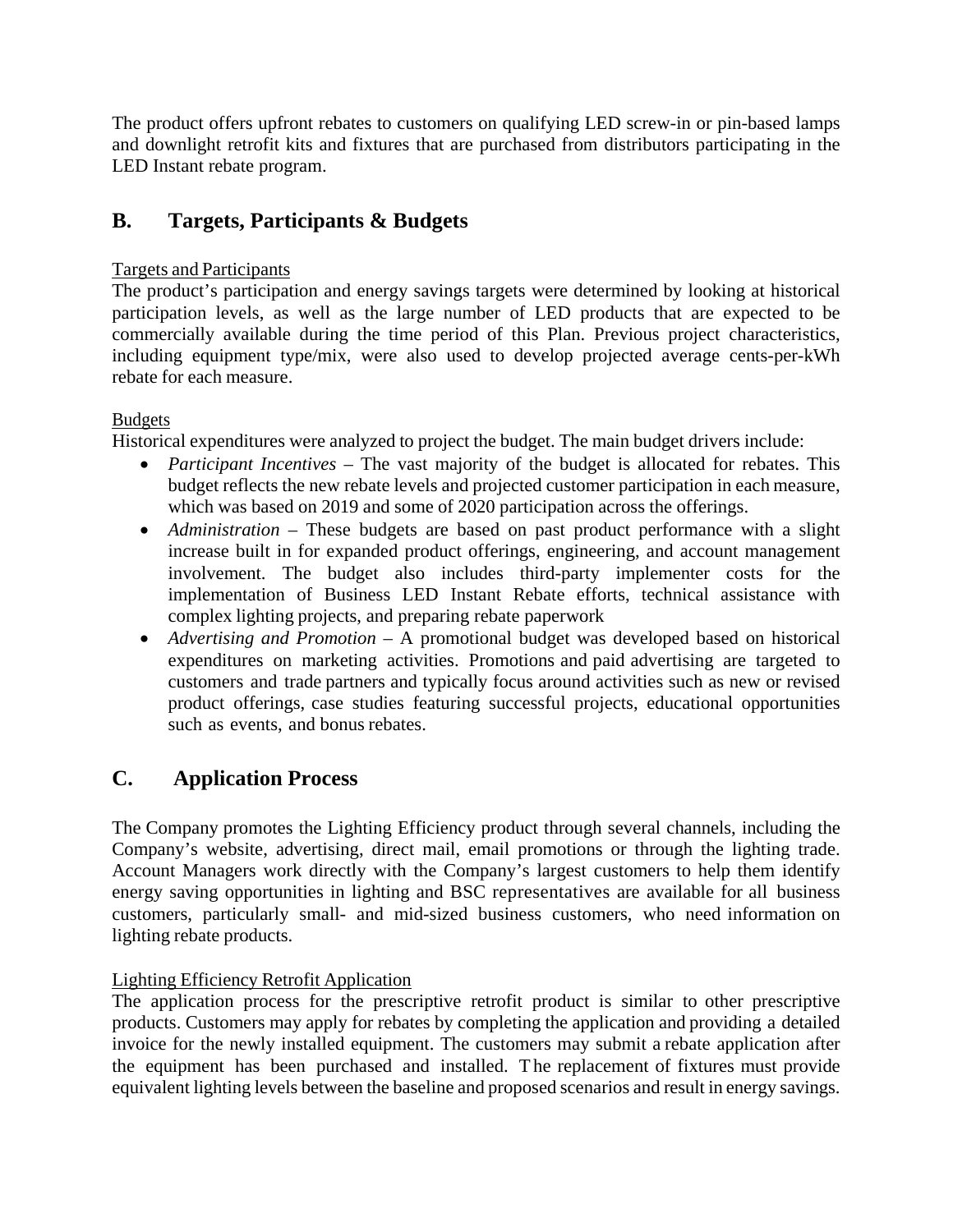The equipment must be new and meet all the qualifications detailed on the application form. After the customer has installed the equipment, the application and invoice must be submitted to the Company within 24 months of the invoice date for retrofit projects. Once the paperwork is completed and submitted, rebate checks will be mailed to the customer as indicated on the application within six to eight weeks.

### Business LED Instant Rebates

At the point of sale, participating distributors validate that the end-use customer is an active customer within Xcel Energy electric service territory. Participating distributors will apply an incentive to the retail price to decrease the qualified product cost. Customers will not be required to submit a rebate application asthe participating distributor will provide the sales data to the utility.

### Custom Efficiency Lighting

Applications for energy saving lighting projects that do not fit into the prescriptive paths may be reviewed using the Custom Efficiency or Advanced Lighting Control product application and the accompanying Lighting Evaluation Worksheet.

## **D. Marketing Objectives & Strategies**

The key marketing objective is to raise awareness, interest and participation in the Lighting Efficiency product, contributing to goals for energy savings and demand reduction.

#### Marketing Strategy

Lighting Efficiency is primarily promoted through Company Account Managers, BSC representatives via inbound and outbound telemarketing, through Colorado's lighting and electrical trade via the Company's Channel Managers, and by traditional marketing vehicles such as advertising, mailings, Web content and tools, email and other sales promotions.

Significant market segments for potential Lighting Efficiency savings include: office buildings, manufacturing sites, retail establishments, schools, and 24-hour facilities. Marketing campaigns targeted to those customer segments are executed during one-on-one Account Manager meetings, BSC scripted calls, and/or customer-direct that drive inquiries to the Company's inbound phone center.

#### Marketing to Trade Partners

The Company's outreach and relationship building with lighting and electrical trade, professional engineers, architects and lighting designers is another key strategy to reach important business segments and indirectly influence the purchase and installation of energy-efficient lighting systems. The Company establishes and maintains contact with this audience by:

- In-person training and presentations by the Channel Managers at industry events and trade shows, such as the Energy Efficiency Expo, for both customers and trade allies;
- The Lighting Advisory Board, described in section *F. Stakeholder Involvement* below;
- *Energy Exchange*, an email that is sent to the trade discussing energy efficiency lighting applications, case studies, product changes, and other pertinent topics; and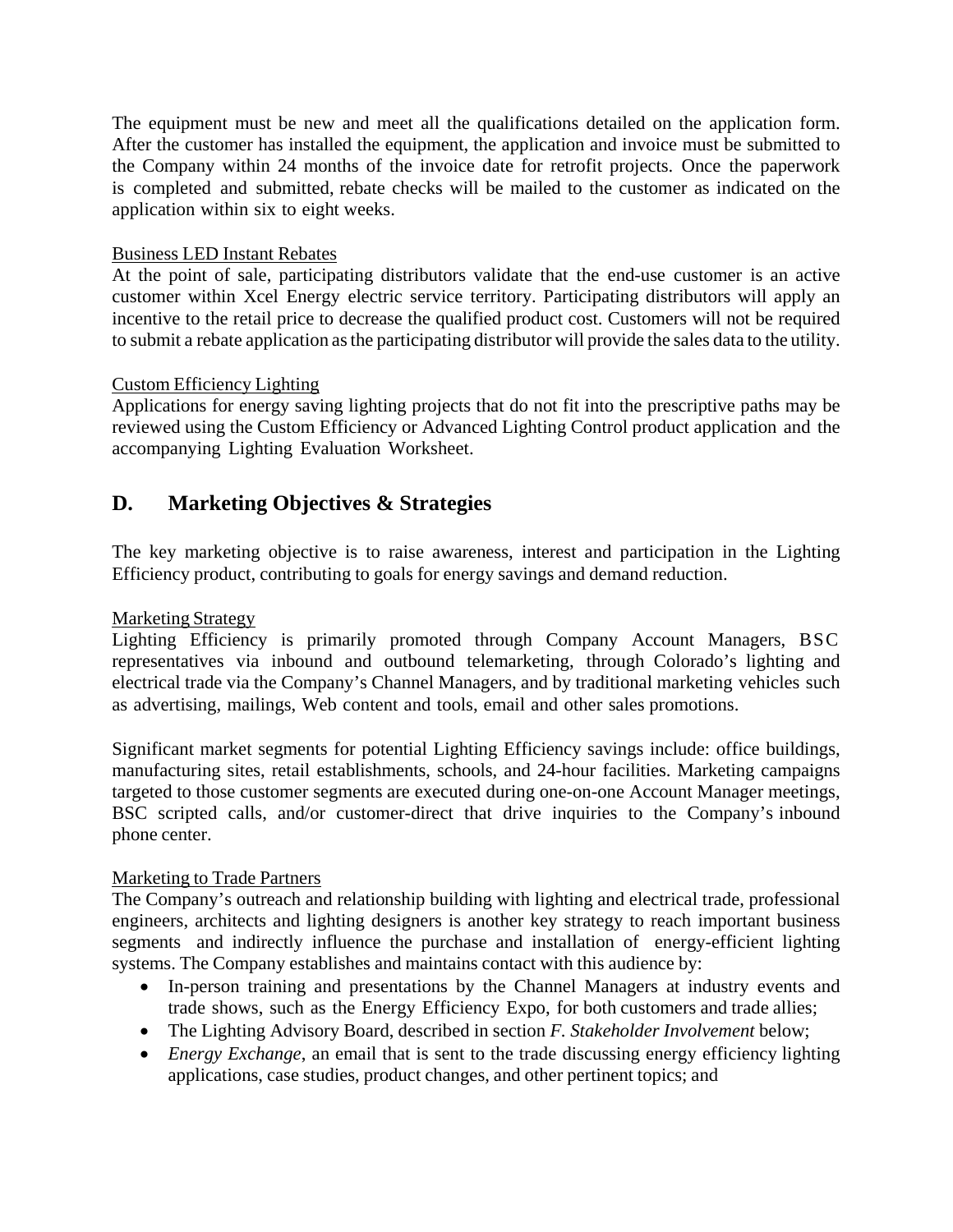• Trade website,<sup>[2](#page-6-0)</sup> including applications, specific brochures and informational pieces directed toward the trade, and updates on product offerings.

### Marketing to Small Business Customers

The Company accesses this harder-to-reach market primarily through direct mail, email, and the BSC, as well as via outreach conducted by the Company's Small Business Solutions third-party implementer.

In addition, several marketing pieces are available on the Company's website<sup>[3](#page-6-1)</sup> or viewing or download. These pieces are targeted to large-, medium- and small-sized business customers, as well as trade partners. The website offers information on lighting technologies, case studies of successful lighting upgrades, and external sources highlighting reasons to pursue lighting upgrades or implement efficient lighting sources.

- *Prescriptive Rebate Applications* Applications detail product requirements, rebate levels and additional information to help customers complete the form and submit it for rebate with accompanying invoices and equipment specifications.
- *Resource Documents* The Lighting Efficiency webpage links to several documents on energy efficient lighting technologies, written by outside organizations such as E-Source, that further identify lighting efficiency sources and opportunities.

## **E. Product-Specific Policies**

Lighting Efficiency has a number of product-specific policies:

- All rebated equipment must be new, meet all product rules and requirements, and the application must be submitted within 24 months of the invoice date for retrofit projects.
- Non-DLC and non-ENERGY STAR® products must meet the DLC or ENERGY STAR® product eligibility category definitions.
- Customers who purchase lights in bulk can earn rebates on select LED lamps for stocking purposes. Lamps in storage must remain on the premises.
- In cases where the customer is unable to obtain an equipment invoice, the Company will send an Account Manager to complete an onsite field verification to confirm that equipment was installed as stated on the application.

## **F. Stakeholder Involvement**

Stakeholder involvement in the Lighting Efficiency product comes through a Lighting Advisory Board and the quarterly DSM Roundtable Meetings. The Lighting Advisory Board was formed as a collaborative effort between several key lighting professionals and the Company's management team. The objectives of the board are to identify gaps in the Company's product offerings, suggest

<span id="page-6-0"></span>[<sup>2</sup>http://www.xcelenergy.com/Energy\\_Partners/Trade\\_Partners/Commercial\\_Programs/Lighting\\_Efficiency\\_for\\_T](http://www.xcelenergy.com/Energy_Partners/Trade_Partners/Commercial_Programs/Lighting_Efficiency_for_Trade_Partners_-_CO) rade<sup>p</sup> Partners - CO

<span id="page-6-1"></span> $3$ http://www.xcelenergy.com/Save Money & Energy/Rebates/Lighting Efficiency - CO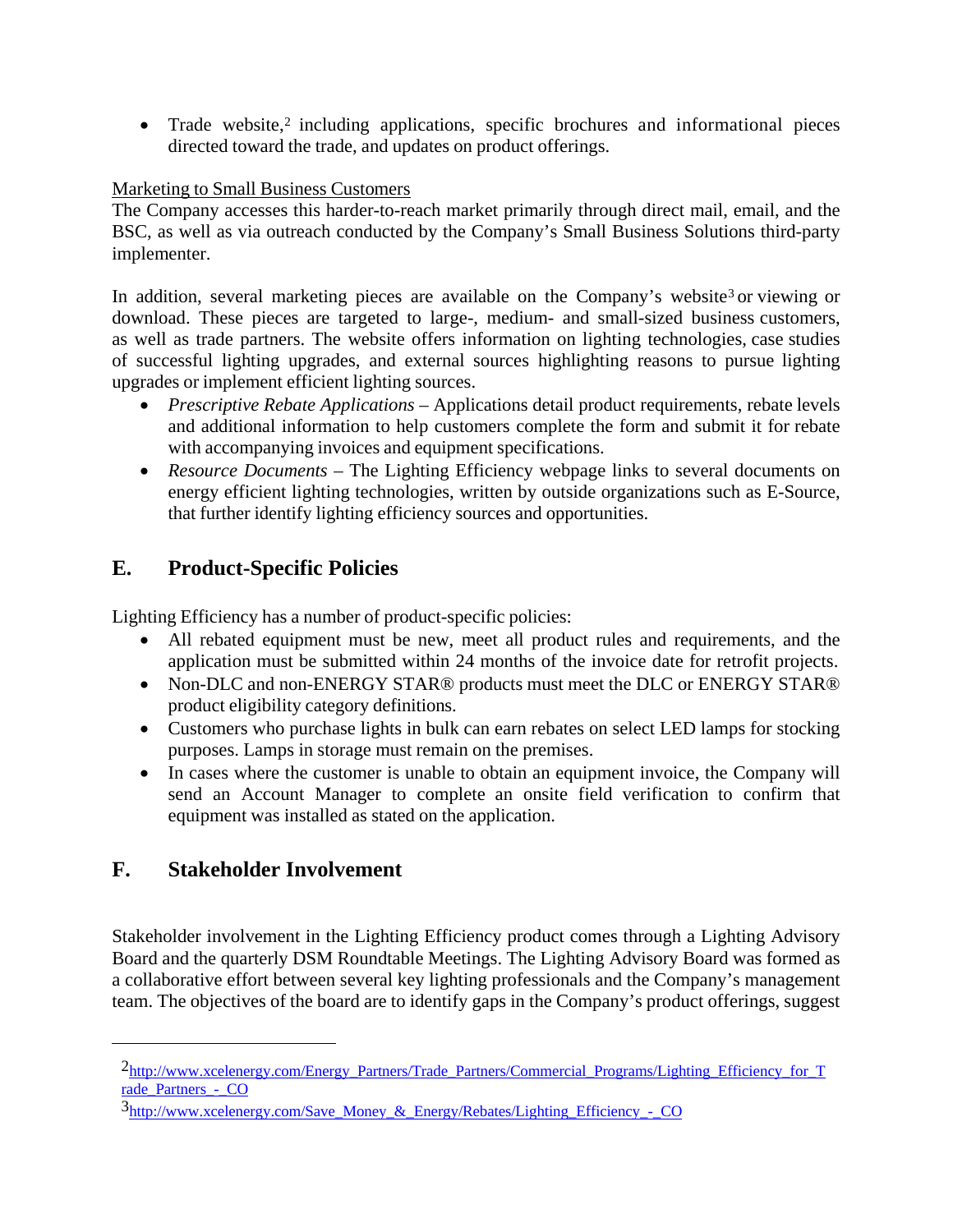areas of improvement, and to offer a forum for open discussion of lighting topics. Several recommendations from the board have been addressed through the Company's product development process and incorporated into the product. The Board will continue to meet on a regular basis, or as long as needed.

## **G. Rebates & Incentives**

The Lighting Efficiency product offers rebates through the retrofit prescriptive component, and/or Custom Efficiency and Advanced Lighting Controls, and/or the Business LED Instant Rebate component.

The Company will use the most appropriate rebate channel to implement rebates.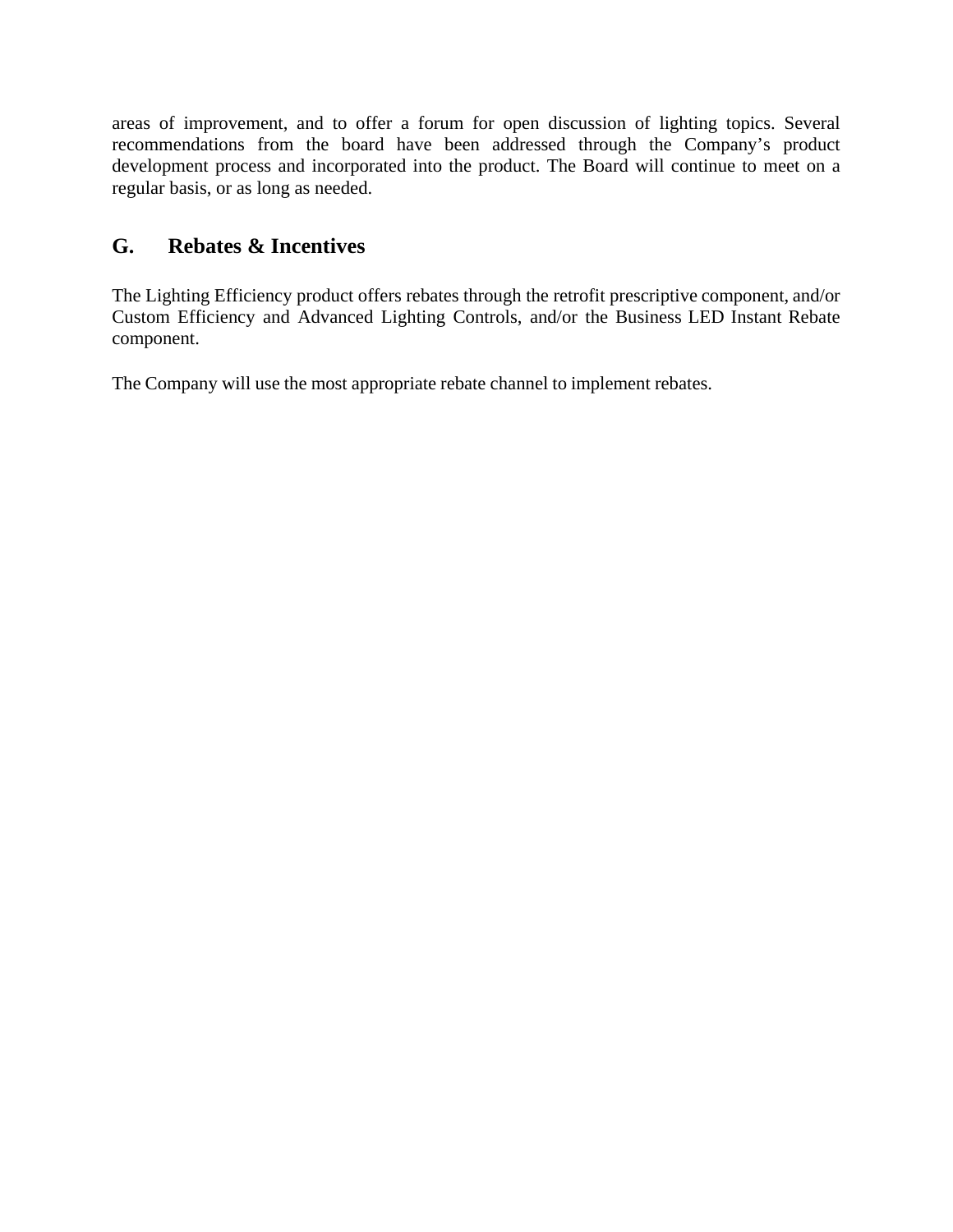#### **14.1 Lighting Controls**

#### **Algorithms**

**Variables**

Customer  $kW = kW$  Connected  $\times$  % Savings  $\times$  Cooling kW Savings Factor

 $Customer\: kWh = kW\:Connected \times \% \: Savings \times Hours \times Cooling\: kWh \: Savings \: Factor$ 

Customer  $PckW = kW$  Connected  $\times$  %Savings  $\times$  Cooling kW Savings Factor  $\times$  CF

#### $\label{eq:1} Natural\ Gas\ Savings\ (Dth) = kW\ Connected\times\%\ Savings\times Hours\times Heating\ Penalty\ Factor$

| Cooling_kW_Savings_Factor     | See Table 14.0.1 | Cooling system secondary demand savings factor resulting from efficient lighting. Reduction in<br>lighting demand results in a reduction in cooling demand, if the customer has air conditioning.<br>Existence of air conditioning determined by HVAC Type. |
|-------------------------------|------------------|-------------------------------------------------------------------------------------------------------------------------------------------------------------------------------------------------------------------------------------------------------------|
| Cooling kWh Savings Factor    | See Table 14.0.1 | Cooling system secondary energy savings factor resulting from efficient lighting. Reduction in<br>lighting energy results in a reduction in cooling energy, if the customer has air conditioning.<br>Existence of air conditioning determined by HVAC Type. |
| <b>Heating Penalty Factor</b> | See Table 14.0.1 | Heating system secondary energy penalty factor resulting from efficient lighting. Reduction in<br>lighting demand results in an increase in heating usage, if the customer has gas heating.<br>Existence of gas heating to be determined by HVAC Type.      |
| <b>CF</b>                     | See Table 14.0.3 | Coincidence Factor is the probability that the peak demand of the lights will coincide with the<br>peak utility system demand, determined by Facility Type.                                                                                                 |
| Hours                         | See Table 14.0.3 | Annual operating hours, determined by Facility Type.                                                                                                                                                                                                        |
| % Savings                     | See Table 14.1.1 | Stipulated savings percentage based on control type.                                                                                                                                                                                                        |
| Measure Life                  | See Table 14.0.2 | Length of time the lighting equipment will be operational.                                                                                                                                                                                                  |
| <b>NTG</b>                    | See Table 14.1.2 | Net-to-gross.                                                                                                                                                                                                                                               |
|                               |                  |                                                                                                                                                                                                                                                             |

| <b>Customer Inputs</b> | <b>M&amp;V Verified</b> |                                                                                                               |
|------------------------|-------------------------|---------------------------------------------------------------------------------------------------------------|
| HVAC_Type              | Yes                     | Type of heating or cooling, verified during M&V.                                                              |
| Facility_Type          | <b>No</b>               | Type of facility.                                                                                             |
| kW Connected           | Yes                     | Total connected fixture load connected to lighting controls, provided by customer and verified<br>during M&V. |

#### **Table 14.1.1 Lighting Controls 4, 5, 12**

| Control Type                                                   | % Savings | Full Cost Per Watt |
|----------------------------------------------------------------|-----------|--------------------|
| Standalone or Integrated LLLC - Occupancy Sensor               | 24%       | \$0.49             |
| Standalone or Integrated LLLC - Daylighting (Photocell) Sensor | 28%       | \$0.49             |
| Standalone or Integrated LLLC - Occupancy and Daylighting      |           |                    |
| (Photocell) Sensor                                             | 38%       | \$0.49             |
| Networked Lighting Controls (w & w/o LLLC)                     | 49%       | \$0.97             |
| Integrated LLLC - High End Trim                                | 29%       | \$0.48             |

#### Table 14.1.2 Net To Gross<sup>11, 28</sup>

| roaram                     | ITG % |
|----------------------------|-------|
| <b>Lighting Efficiency</b> | 100%  |
| Small Business Solutions   | 94%   |

#### **References:**

4. Design Lights Consortium. (2017). Energy Savings from Networked Lighting Control (NLC) Systems. Medford: Design Lights Consortium. Retrieved 1 23, 2020, from https://www.designlights.org/lighting-controls/reports-tools-resources/nlc-energy-savings-report/

5. Lawrence Berkeley National Laboratory. (2011). A Meta-Analysis of Energy Savings from Lighting Controls in Commercial Buildings. Berkeley, CA: Lawrence Berkeley National Laboratory. Retrieved 10 01, 2017, from https://eta.lbl.gov/sites/default/files/publications/a\_meta-analysis\_of\_energy\_savings\_from\_lighting\_controls\_in\_commercial\_buildings\_lbnl-5095e.pdf

6. Measure Life for automatically controlled measures from the Deemed Savings for CO Energy Management Systems, 2019-2020. (NLC Measure Life)

11. The Unopposed Settlement Agreement in Proceeding No. 18A-0606EG.

12. "Lighting Efficiency - CO" and "Lighting - Small Business" participation data

30. NEEA. 2020 Luminaire Level Lighting Controls Incremental Cost Study. https://neea.org/img/documents/2020-LLLC-Incremental-Cost-Study.pdf 28. Net-to-Gross factor from the Evaluation of Xcel Energy's Small Business Solutions Program. 2020. EMI Consulting.<br>29. Design Lights Consortium. Energy Savings from Networked Lighting Control (NLC) Systems with and witho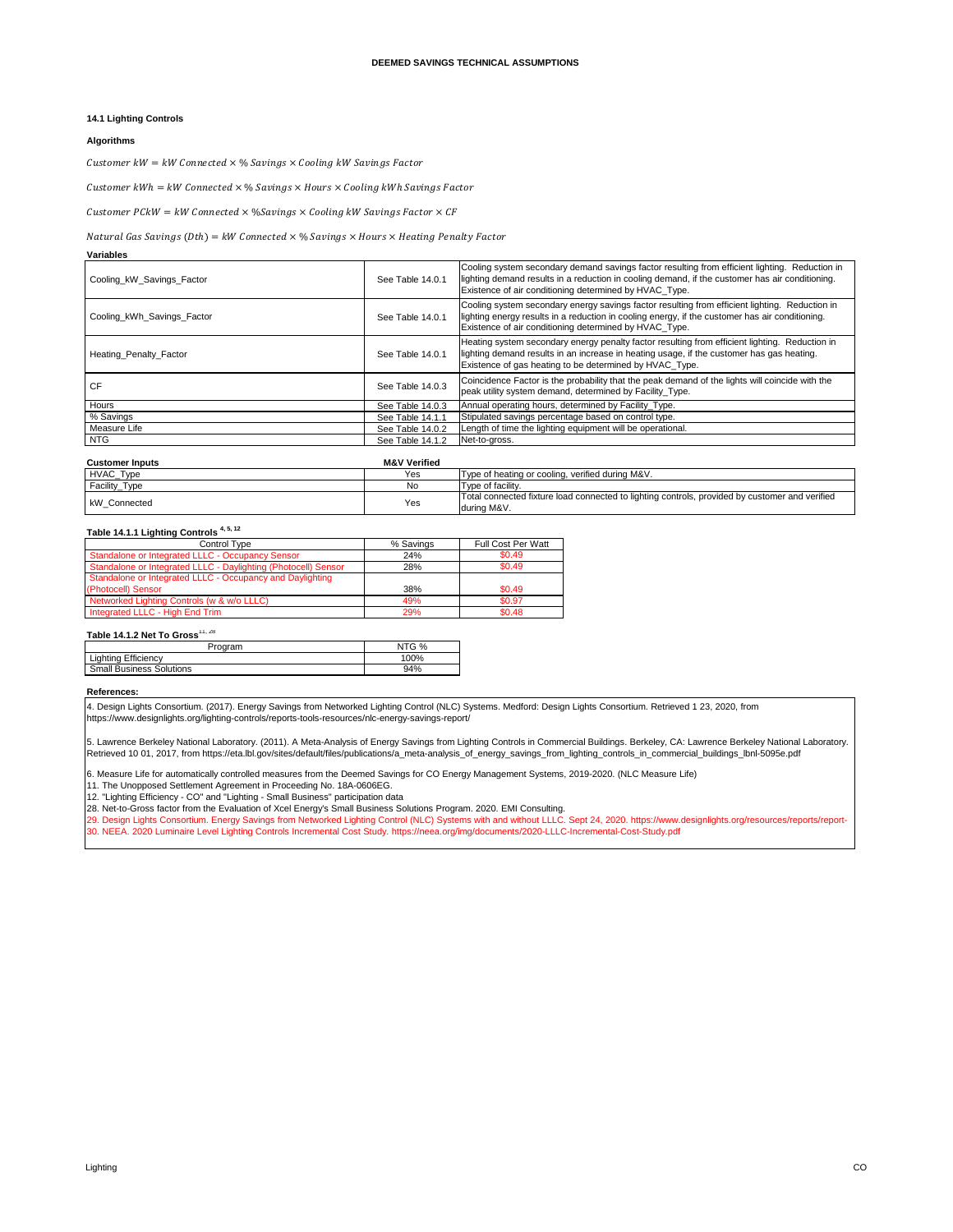#### **14.6 Grow Lighting**

#### **Algorithms**

Customer kW =  $\left(\left(\frac{\text{Proposed Future kW * Proposedը \textit{w}}{\text{Propised} \text{P}}\right) \cdot \text{Replection}}{\text{N6Reflection } \text{Ef} \text{f} \text{a.s}} * \text{ Baseline PPE} \right) - \text{Proposed Quantity * Proposed Fixture kW} * \text{Conjugation}$ 

Customer kWh =  $\left(\left(\frac{Proposed\;Fixture\;kW*Proposed\;Quantity* \%Referector\;Ef_{base}}{%Referector\;Ef_{base}* Baseline\;PPE}\right)-Proposed\;Quantity*Proposed\;Fixture\;kW\right)+Hours*Cooling\;kWh\;Saving\;Factor\;Ef_{base}* Baseline\;PPE$ 

 $P$ CkW = Customer kW  $*$  CF

**Variables**

| %Reflector Eff base         | 78.3%            | Accounts for reflector losses and amount of useful light delivered using baseline fixtures <sup>2</sup>                             |
|-----------------------------|------------------|-------------------------------------------------------------------------------------------------------------------------------------|
| %Reflector Eff prop         | 97.2%            | Accounts for reflector losses and amount of useful light delivered from LED grow lights                                             |
| Cooling kW Savings Factor*  | 1.33             | Assuming year round A/C cooling for indoor grow facilities                                                                          |
| Cooling kWh Savings Factor* | See Table 14.0.1 | Assuming year round A/C cooling for indoor grow facilities                                                                          |
| <b>Hours</b>                | See Table 14.6.1 | <b>Annual Hours of Operation</b>                                                                                                    |
| CF                          | See Table 14.6.1 | Coincidence Factor                                                                                                                  |
| <b>Incremental Cost</b>     | See Table 14.6.2 | Average fixture costs per watt based weighted against total watts from historical custom projects                                   |
| <b>Baseline PPE</b>         | See Table 14.6.3 | Average value weighted against historical custom project baseline wattage                                                           |
|                             |                  | * These values assume year round mechanical cooling in all facilities. This is the current standard assumption for custom analysis. |

#### **Customer Inputs M&V Verified**

| Grow Room Type*                  | Yes | Flower or Veg                                                                                      |
|----------------------------------|-----|----------------------------------------------------------------------------------------------------|
| <b>Proposed Fixture Quantity</b> | Yes | Number of proposed LED grow fixtures being installed                                               |
| Proposed Fixture PPE (PPF/W)     | Yes | Umols/J from spec sheet or DLC listing                                                             |
| <b>Proposed Fixture kW</b>       | Yes | kW per proposed LED fixture                                                                        |
| <b>Total Equipment Cost</b>      | No  | Field only used for data collection to update cost assumptions to match changing market conditions |
| <b>Total Labor Cost</b>          | No  | Field only used for data collection to update cost assumptions to match changing market conditions |

#### **Table 14.6.1: Operating Schedule 1, 4**

| <b>Grow Room Type</b>                                                                       | Annual Hours* | ∼⊏∗  | Cooling kWh Savings Factor |  |  |  |  |  |
|---------------------------------------------------------------------------------------------|---------------|------|----------------------------|--|--|--|--|--|
| <b>Cannabis Flower Room</b>                                                                 | 4.255         | 0.68 | 1.16                       |  |  |  |  |  |
| <b>Cannabis Veg Room</b>                                                                    | 6.498         | 0.89 | 1.24                       |  |  |  |  |  |
| <b>Flowering Crops (Tomatoes/Peppers/Flowers)</b>                                           | 4.200         | 0.76 | 1.21                       |  |  |  |  |  |
| Vegetative/Propagation Growth                                                               | 6.300         | 0.95 | 1.21                       |  |  |  |  |  |
| <b>Microgreens</b>                                                                          | 6.300         | 0.95 | 1.21                       |  |  |  |  |  |
| * Cannabis values are calculated averages of custom indoor grow project operating schedules |               |      |                            |  |  |  |  |  |

#### **Table 14.6.2: Incremental Cost per Watt <sup>1</sup>**

| Baseline Cost/W*                                                                  |  | Proposed Cost/W** |  |
|-----------------------------------------------------------------------------------|--|-------------------|--|
| $0.27$   $^{\circ}$                                                               |  | 1.40              |  |
| * Calculated as average baseline cost ner watt from historical custom projects we |  |                   |  |

*\*\* Calculated as average proposed cost per watt from historical custom projects weighted against proposed wattage \* Calculated as average baseline cost per watt from historical custom projects weighted against baseline wattage*

#### **Table 14.6.3: Baseline PPF <sup>2</sup>**

**References:**

|                        | PPF    | Wtd Avg PPE** 1 |
|------------------------|--------|-----------------|
| <b>Mogul Based HPS</b> | 0.02   |                 |
| <b>DE HPS</b>          |        | 1.08            |
| <b>CMP</b>             | . . 46 |                 |
| Fluorescent            | በ ጸ4   |                 |

Fluorescent\* 0.84 *\* The reference for this was specific to T8. Due to lack of sources T5 is assumed to be equivelant*

\*\* Baseline average PPE calculated form historical custom projects and weighted against total baseline watts. We investigated using seperate values based on room type but found only a<br>3% difference between flower and veg a

1. Historical custom grow lighting projects from 2020. 54 spaces and over 5500 proposed fixtures.<br>2. LED and HID Horticultural Luminaire Testing Report, Lighting Energy Analysis, Natural Resourced Canada, 2018: https://www Final.pdf

3. Energy Savings Potential of SSL in Horticultural Applications, US Department of Energy Office of Energy Efficiency and Renewable Energy, December 2017:

https://www.energy.gov/sites/prod/files/2017/12/f46/ssl\_horticulture\_dec2017.pdf

4. State of Illinois Techncial Reference Manual, Version 9.0 Final Technical Version as of October 17th, 2019. Effective January 1st, 2021.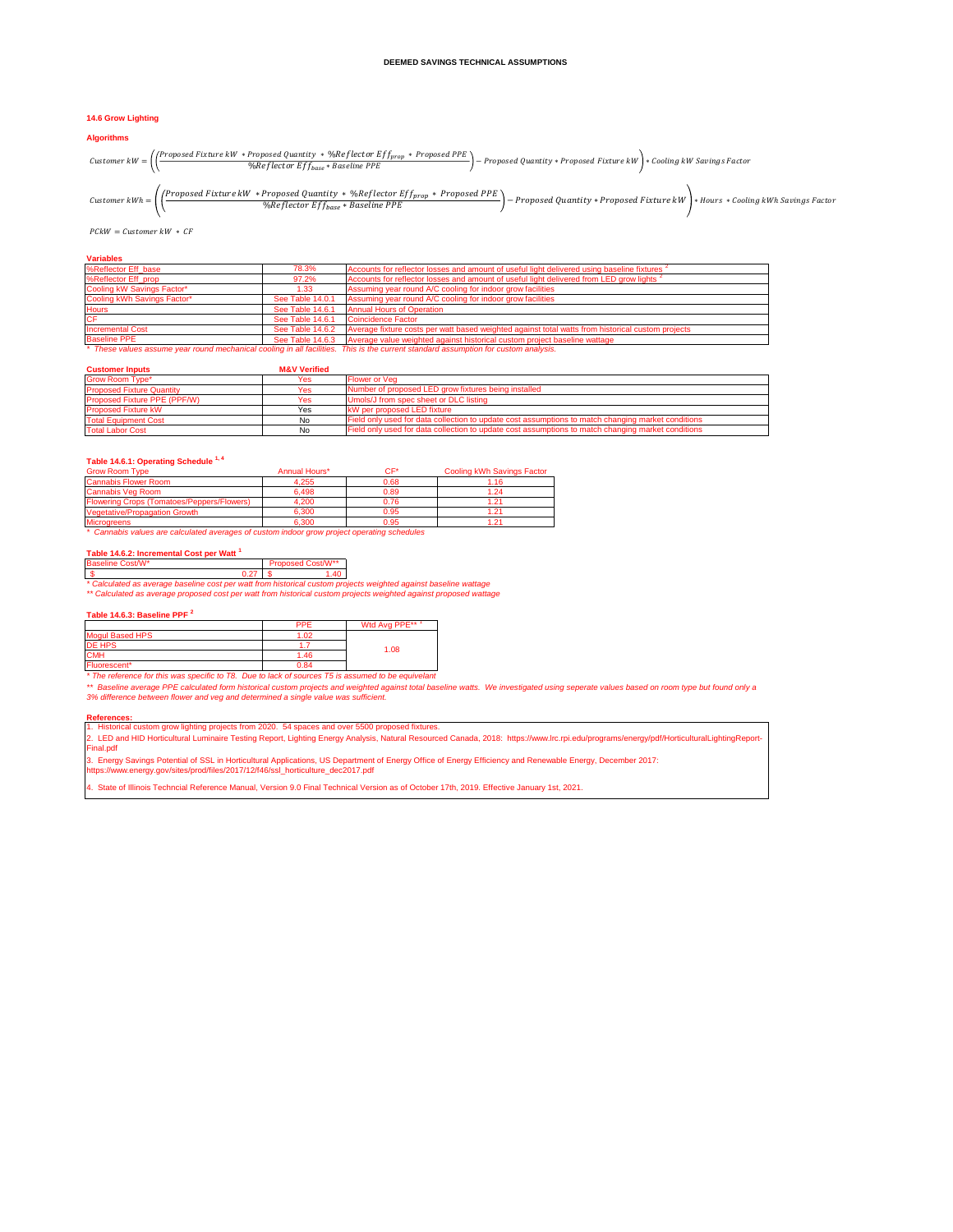| Program  | <b>Measure Group</b>                | <b>Measure</b><br>Lifetime<br>(years) | Rebate<br>Amount (\$) | <b>Incremental Cost</b><br>$($ \$) | Annual<br>Customer<br>kWh<br><b>Savings</b><br>(kWh/yr) | Annual<br><b>Customer</b><br>Peak<br>Coincident<br>Demand<br><b>Savings</b><br>(PCkW) | <b>Gas Savings</b><br>(Dth) | Non-Energy<br>O&M<br>Savings (\$) | Electric<br><b>NTG (%)</b> | <b>Gas NTG</b><br>(%) | (%)  | <b>Units</b> | Install Rate 2021 Electric 2022 Electric<br><b>Units</b> | <b>2021 Gas</b><br><b>Units</b> | 2022 Gas<br><b>Units</b> |
|----------|-------------------------------------|---------------------------------------|-----------------------|------------------------------------|---------------------------------------------------------|---------------------------------------------------------------------------------------|-----------------------------|-----------------------------------|----------------------------|-----------------------|------|--------------|----------------------------------------------------------|---------------------------------|--------------------------|
| Lighting | <b>Custom Lighting Project</b>      | 16                                    | S6.944                | \$24.015                           | 79.287                                                  | 12.370                                                                                | 0.0                         | $-$50.38$                         | 73%                        | 73%                   | 100% | 400          | 400                                                      | $\Omega$                        | $\mathbf{0}$             |
| Lighting | <b>Network Lighting Controls</b>    | 15                                    | <b>S27</b>            | \$60                               | 132                                                     | 0.027                                                                                 | 0.0                         | $-$0.13$                          | 100%                       | 100%                  | 100% | 17,854       | 17,854                                                   | $\mathbf{0}$                    | $\mathbf{0}$             |
| Lighting | <b>Lighting Controls</b>            | -9                                    | \$8                   | \$37                               | 114                                                     | 0.020                                                                                 | 0.0                         | $-$0.03$                          | 73%                        | 73%                   | 100% | 42,910       | 48,010                                                   | 4,600                           | 4,600                    |
| Lighting | <b>Retrofit Flat</b>                | 20                                    | <b>S52</b>            | <b>\$176</b>                       | 507                                                     | 0.062                                                                                 | 0.0                         | $-$0.03$                          | 73%                        | 73%                   | 100% | 2,087        | 2.087                                                    | 346                             | 346                      |
| Lighting | <b>Retrofit High Bay</b>            | 20                                    | \$69                  | \$281                              | 597                                                     | 0.100                                                                                 | 0.0                         | $-$0.06$                          | 74%                        | 74%                   | 100% | 18,080       | 18,183                                                   | 350                             | 350                      |
| Lighting | <b>Retrofit Exterior</b>            | 20                                    | <b>S45</b>            | S466                               | 1.346                                                   | 0.000                                                                                 | 0.0                         | \$0.00                            | 73%                        | 73%                   | 100% | 8,093        | 8,093                                                    | 11,040                          | 10,618                   |
| Lighting | <b>Retrofit Troffer</b>             | 20                                    | \$29                  | \$136                              | 245                                                     | 0.046                                                                                 | 0.0                         | $-$0.05$                          | 73%                        | 73%                   | 100% | 54,389       | 55,335                                                   | 1,074                           | 1,074                    |
| Lighting | <b>Retrofit Refrigerator</b>        | 20                                    | <b>S45</b>            | <b>S164</b>                        | 343                                                     | 0.056                                                                                 | 0.0 <sub>1</sub>            | \$0.00                            | 73%                        | 73%                   | 100% | 70           | 70                                                       | 100                             | 116                      |
| Lighting | <b>Midstream Screw In</b>           | 4 <sup>1</sup>                        | \$5                   | \$12                               | 150                                                     | 0.026                                                                                 | 0.0                         | $-$0.02$                          | 78%                        | 78%                   | 100% | 99,362       | 99,362                                                   | $\mathbf{0}$                    | 32                       |
| Lighting | <b>Midstream Tube</b>               | -11                                   | \$3                   | \$13                               | 120                                                     | 0.021                                                                                 | 0.0 <sub>1</sub>            | $-$0.01$                          | 78%                        | 78%                   | 100% | 227,285      | 227.085                                                  | $\mathbf{0}$                    | $\mathbf{0}$             |
| Lighting | <b>Midstream High Bay</b>           | 10 <sup>°</sup>                       | <b>S61</b>            | S118                               | 798                                                     | 0.139                                                                                 | 0.0                         | $-$0.09$                          | 78%                        | 78%                   | 100% | 775          | 775                                                      | $\Omega$                        | $\mathbf{0}$             |
| Lighting | <b>Midstream Troffer</b>            | 19                                    | \$28                  | \$120                              | 255                                                     | 0.045                                                                                 | 0.0 <sub>1</sub>            | $-$0.03$                          | 78%                        | 78%                   | 100% | 14,000       | 14,000                                                   | $\mathbf{0}$                    | $\mathbf{0}$             |
| Lighting | <b>Midstream Flat</b>               | $\sim$                                | \$0                   | \$0                                | $\overline{0}$                                          | 0.000                                                                                 | 0.0                         | \$0.00                            | 100%                       | 100%                  | 100% | $\mathbf{0}$ | $\mathbf{0}$                                             | $\mathbf{0}$                    | $\mathbf{0}$             |
| Lighting | <b>Indoor Agricultural Lighting</b> | 20                                    | \$132                 | <b>\$482</b>                       | 2,285                                                   | 0.455                                                                                 | 0.0                         | \$0.00                            | 92%                        | 92%                   | 100% | $\mathbf{0}$ | 2,000                                                    | $\mathbf{0}$                    | $\mathbf{0}$             |
|          |                                     |                                       |                       |                                    |                                                         |                                                                                       |                             |                                   |                            |                       |      |              |                                                          |                                 |                          |
|          |                                     |                                       |                       |                                    |                                                         |                                                                                       |                             |                                   |                            |                       |      |              |                                                          |                                 |                          |
|          |                                     |                                       |                       |                                    |                                                         |                                                                                       |                             |                                   |                            |                       |      |              |                                                          |                                 |                          |
|          |                                     |                                       |                       |                                    |                                                         |                                                                                       |                             |                                   |                            |                       |      |              |                                                          |                                 |                          |
|          |                                     |                                       |                       |                                    |                                                         |                                                                                       |                             |                                   |                            |                       |      |              |                                                          |                                 |                          |
|          |                                     |                                       |                       |                                    |                                                         |                                                                                       |                             |                                   |                            |                       |      |              |                                                          |                                 |                          |
|          |                                     |                                       |                       |                                    |                                                         |                                                                                       |                             |                                   |                            |                       |      |              |                                                          |                                 |                          |
|          |                                     |                                       |                       |                                    |                                                         |                                                                                       |                             |                                   |                            |                       |      |              |                                                          |                                 |                          |
|          |                                     |                                       |                       |                                    |                                                         |                                                                                       |                             |                                   |                            |                       |      |              |                                                          |                                 |                          |
|          |                                     |                                       |                       |                                    |                                                         |                                                                                       |                             |                                   |                            |                       |      |              |                                                          |                                 |                          |
|          |                                     |                                       |                       |                                    |                                                         |                                                                                       |                             |                                   |                            |                       |      |              |                                                          |                                 |                          |
|          |                                     |                                       |                       |                                    |                                                         |                                                                                       |                             |                                   |                            |                       |      |              |                                                          |                                 |                          |
|          |                                     |                                       |                       |                                    |                                                         |                                                                                       |                             |                                   |                            |                       |      |              |                                                          |                                 |                          |
|          |                                     |                                       |                       |                                    |                                                         |                                                                                       |                             |                                   |                            |                       |      |              |                                                          |                                 |                          |
|          |                                     |                                       |                       |                                    |                                                         |                                                                                       |                             |                                   |                            |                       |      |              |                                                          |                                 |                          |
|          |                                     |                                       |                       |                                    |                                                         |                                                                                       |                             |                                   |                            |                       |      |              |                                                          |                                 |                          |
|          |                                     |                                       |                       |                                    |                                                         |                                                                                       |                             |                                   |                            |                       |      |              |                                                          |                                 |                          |
|          |                                     |                                       |                       |                                    |                                                         |                                                                                       |                             |                                   |                            |                       |      |              |                                                          |                                 |                          |
|          |                                     |                                       |                       |                                    |                                                         |                                                                                       |                             |                                   |                            |                       |      |              |                                                          |                                 |                          |
|          |                                     |                                       |                       |                                    |                                                         |                                                                                       |                             |                                   |                            |                       |      |              |                                                          |                                 |                          |
|          |                                     |                                       |                       |                                    |                                                         |                                                                                       |                             |                                   |                            |                       |      |              |                                                          |                                 |                          |
|          |                                     |                                       |                       |                                    |                                                         |                                                                                       |                             |                                   |                            |                       |      |              |                                                          |                                 |                          |